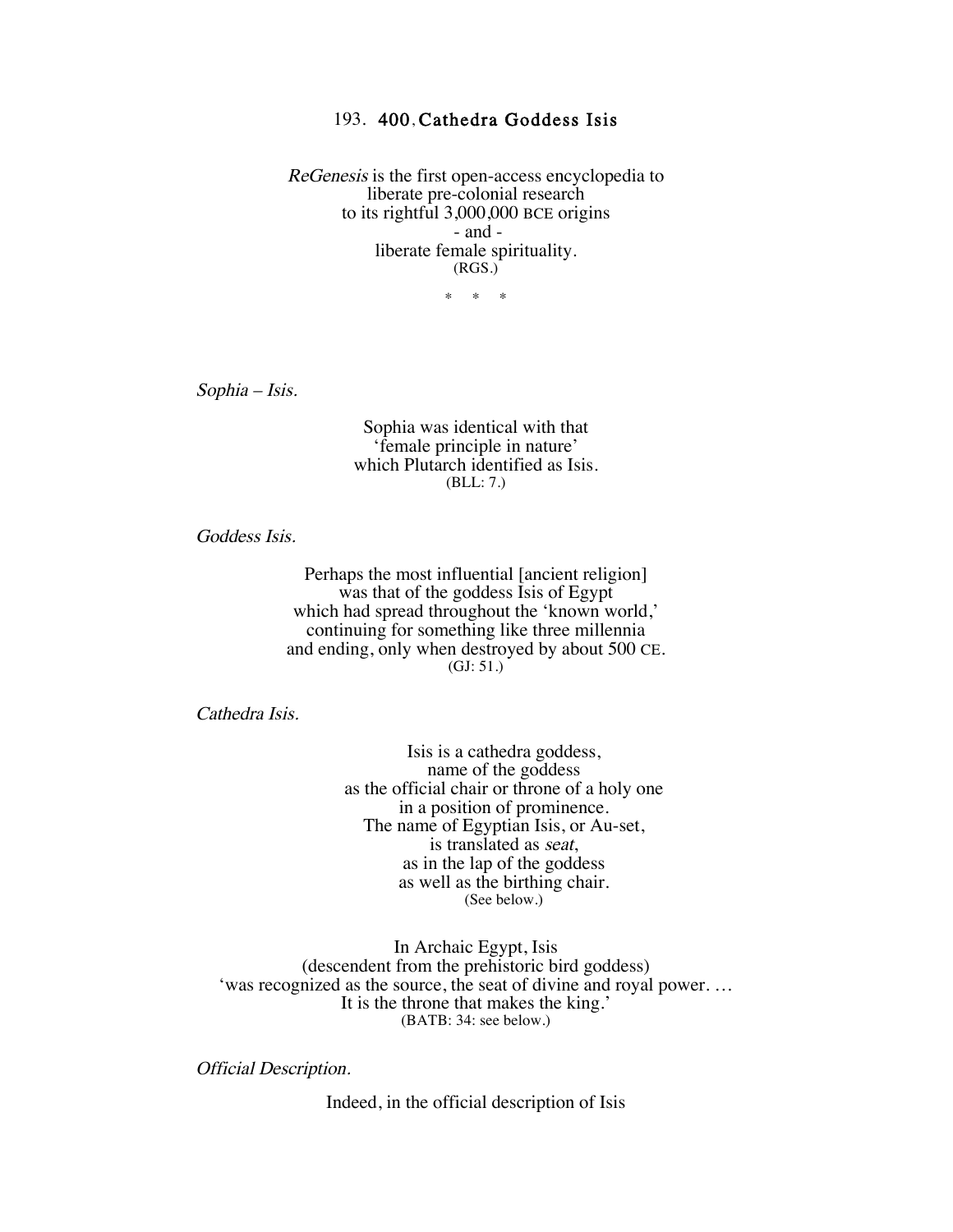it is said 'I am Isis the queen of every region the one educated by Hermes; and whatsoever I have legislated these things no one can abrogate. (BLL: 275.)

Isis is a cathedra goddess, name of the goddess as the official chair or throne of a holy one in a position of prominence. The name of Egyptian Isis, or Au-set, is translated as seat, as in the lap of the goddess as well as the birthing chair. Frequently Isis is portrayed with a throne on her head, as she was the embodiment of this revered position, symbol of political empowerment and authority. (TGM: 99; BATB: 34.) In Archaic Egypt, Isis (descendent from the prehistoric bird goddess) "was recognized as the source, the seat of divine and royal power. … It is the throne that makes the king." (BATB: 34.) Given that lineage (royal and otherwise) is matrilinear, Mother Goddess Isis bestows kingship and the royal throne by suckling or holding the royal candidate on her lap. (BWA: 68.) (Although the bird goddess Isis dates back to 4000-3000 BCE Archaic Egypt, this statue is c. 400 BCE, and therefore is allocated accordingly in the entry, 400, Cathedra Goddess Isis.)

The Religion of Isis, Goddess in Egypt from the second millennium BCE, became widespread in the Hellenistic world of the first centuries of this era. R. E .Witt (1971) states that 'She took possession of the traditional centers of Greek worship, Delos, Delphi and Eleusis and she was well known in Northern Greece and Athens. Harbors of Isis were found on the Arabian Gulf and the Black Sea. ...She found faithful followers in Gaul, and Spain, Pannonia and Germany. ...She was 'Mistress of Magic' and the 'Great Physician,' in which aspect she is able to heal Osiris, and to become the mentor of physicians. She goes further for she is able to breathe the breath of life into the nostrils of Osiris' corpse which she has re–assembled to revive him, thus bringing the idea of immortality into the practical sphere. There is the point emphasized by Grant Showerman (1901) that 'the resurrection of Osiris through the efforts of Isis symbolized the rebirth of the soul and it was this that made the Isis cult [culture] the greatest of all Egyptian Religions' (CDBL: 81-83).

For additional research on cathedra goddesses: 8300-4500, Sha'ar Hagolan (Sha'ar HaGolan); 7250-6150, Çatal Hüyük, Anatolia; 7100-6300, Cathedra Goddess of the Beasts; 5500-3500, Cucuteni (Tripolye) Culture, Eastern Europe; 5400-3500, Ancient Aphrodite; Chalcolithic or Copper Age; 4400, 4400, Olympus Hera; 4000-3000, Egypt, Africa, and Cathedra Goddesses; 3250, Scorpion Tableau, Earliest Egyptian Proto-Hieroglyphics; 3000-2000, Anatolia, Kubaba and the Hittites; 2500, Inanna, Holder of the Me; 2000, Asherah; 800- 700, Kuntillet Ajrud and Khirbet El-Qom; 900, Taanach, Canaanite Libation Stand; 800-700, Kuntillet Ajrud and Khirbet El-Qom; 750-650, Cybele and King Midas, Anatolia; and 550, Cathedra Goddess Kourotrophos, Megara Hyblaea, Sicily. (RGS.)

Further Isis research: 4000, Nile Bird Goddess, Egypt; 4000-3000, Egypt, Africa, and Cathedra Goddesses; 3000-2780, Egyptian Bronze Age/First Dynasty c. 3000; 3000, First Dynasty, Egypt; 3000-2780; 1425, Tuthmosis III, Egyptian King; and 370, Isis and Philae, Egypt. (RGS.)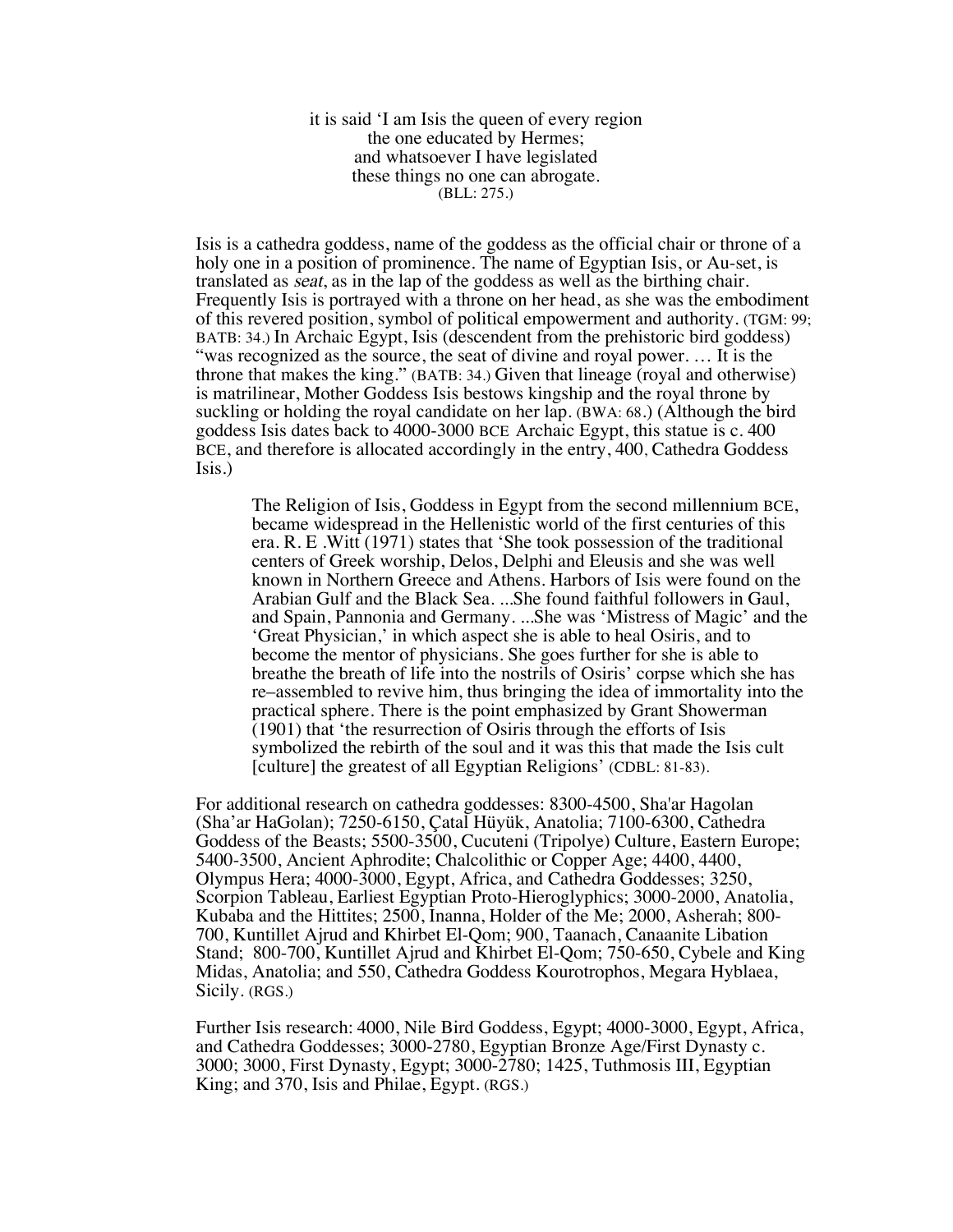Also see CE entries: 45, Plutarch and Isis; 376, Isis and Ostia, Rome; 391, Roman Pagan Rites Attacked; and 600, Catholic Inquisition and Isiac Theology. (RG.)

To compare various time  $-$  lines plus creation myths that are gender  $$ inclusive:

- Bakan, David. And They Took Themselves Wives. San Francisco, CA: Harper & Row: 1979. (ATT.)
- Bird, Phyllis A. Missing Persons and Mistaken Identities: Women and Gender in Ancient Israel. Minneapolis, MN: Fortress Press, 1997. (MPMI.)
- Callahan, Tim. Secret Origins of the Bible. Altadena, CA: Millennium Press, 2002. 30-55. (SOTB.)
- Gage, Matilda Joslyn. Ed. Sally Roesch Wagner. Woman, Church, and State: A Historical Account of the Status of Woman through the Christian Ages, with Reminiscences of the Matriarchate. 1893. Modern Reader's Edition. Aberdeen, SD: Sky Carrier Press, 1998. (WCS.)<br>George, Arthur L., and Elena George. *The Mythology of Eden*. Lanham, MD:
- Hamilton Books, 2014. (TMOE.)
- Graham, Lloyd. Deceptions and Myths of the Bible. New York, NY: Carol Pub. Group, 1997. (DMB.)
- Kien, Jenny. Reinstating the Divine Woman in Judaism. Parkland, FL: Universal Publishers, 2000. (RDW.)
- Martos, Joseph, and Pierre Hégy. Equal at the Creation: Sexism, Society, and Christian Thought. Toronto, Canada: University of Toronto Press, 1998. (EAC.)
- Philpot, J. H. The Sacred Tree: or, the Tree in Religion and Myth. London, England: Macmillan, 1897. (ST.)
- Shryock, Andrew, Daniel L. Smail, and Timothy K. Earle. Deep History: The Architecture of Past and Present. Berkeley, CA: University of California Press, 2011. (DH.)
- Stanton, Elizabeth C. The Woman's Bible. Seattle, WA: Coalition Task Force on Women and Religion, 1974. (TWB.)
- Taussig, Hal. A New New Testament: A Reinvented Bible for the Twenty-First Century Combining Traditional and Newly Discovered Texts. Boston, MA: Houghton Mifflin Harcourt, 2013. (NNT.)
- Teubal, Savina J. Sarah the Priestess: The First Matriarch of Genesis. Athens, OH: First Swallow Press, 1984. (STP.)
	- Ancient Sisterhood: The Lost Traditions of Hagar and Sarah. Athens, OH: Swallow Press, 1990. xxv. (ASLT.)
- Thompson, William Irving. The Time Falling Bodies Take to Light: Mythology, Sexuality and the Origins of Culture. London, England: Rider/Hutchinson, 1981. (TFB.)
- White, Lynn Jr. "The Historical Roots of Our Ecologic Crisis." Science 155. 3767 (Mar. 10, 1967): 1203-1207. (HRE.)

For subsequent considerations on gender identities, egalitarian ideologies, and systems see: the Mosuo (Moso or Musuo) women in the Yunnan and Sichuan provinces of the Tibetan Himalayas; Indonesia's Minangkabau in the highlands of West Sumatra; the Vanatinai in New Guinea; and Native American tribes including the Pueblos and Iroquois. (SOPM.) \*

\* L. Klein's, Women and Power in Native America (1995). Further considerations inc., Lepowsky's Fruit of the Motherland: Gender and Egalitarian Society (1995); Eisler's "Human Possibilities." World Futures 69. 4-6 (2013): 269-289; plus Alice Mann's Daughters of Mother Earth (2006).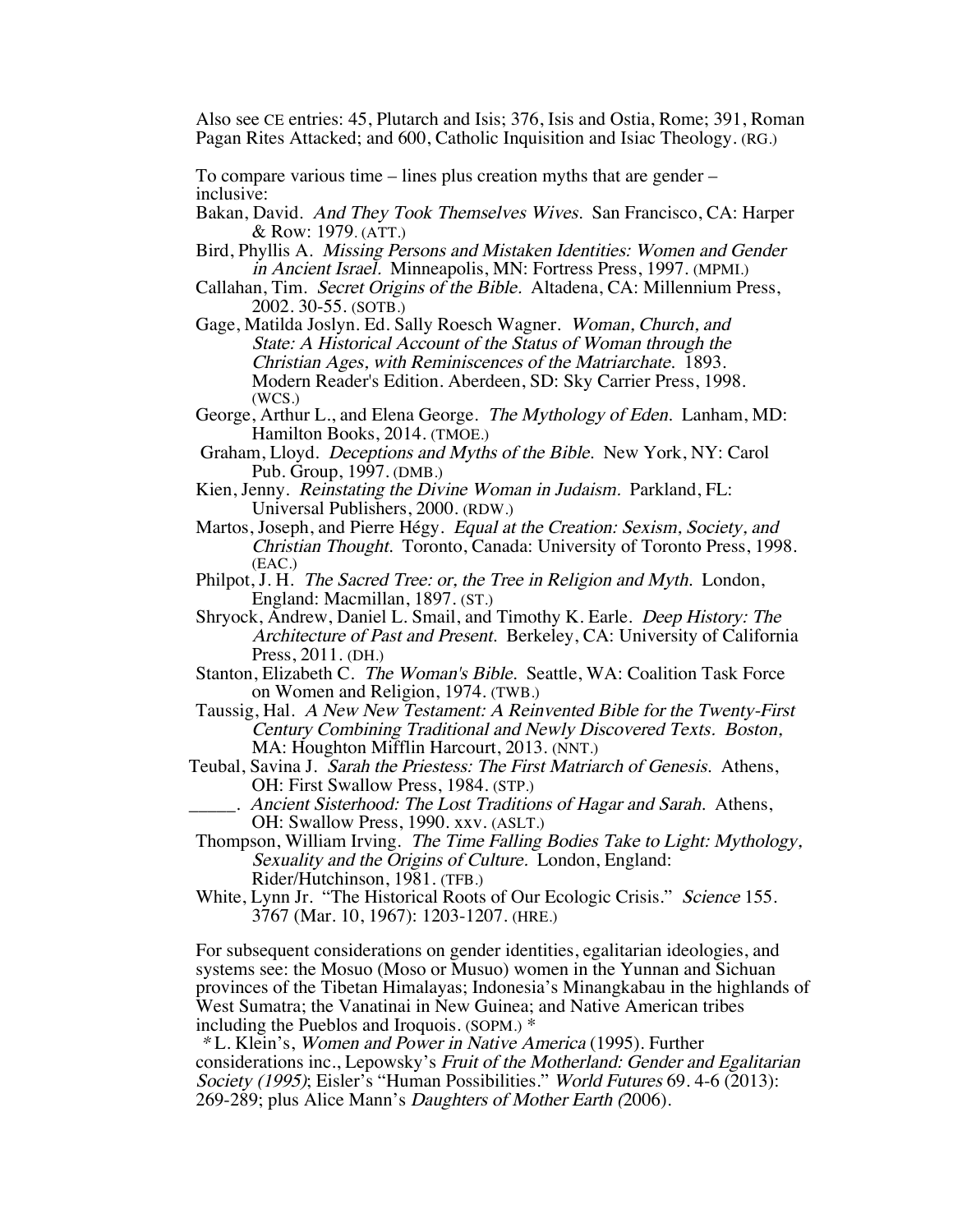IMAGE: THRONED ISIS NURSING: EGYPT.

PHOTO: © GSA. DESCRIPTION: HORUS NURSED BY CATHEDRA ISIS ON HER THRONE, SOURCE OF ROYAL LINEAGE.

SLIDE LOCATION EGYPT, SHEET 44, ROW 2, SLEEVE 5, SLIDE #10, BCE.

CO\_EGY\_S44\_R2\_SL5\_S10.jpg (ALSO RE-GENESIS PHASE 2:

IT\_RPT\_S2\_R3\_SL2\_S10.jpg) (Also Symposium 2016 disk.)

SHOT ON LOCATION: METROPOLITAN MUSEUM OF ART: NEW YORK, NY.

NOTE 1: "AN ICONOGRAPHIC INTERPRETATION OF THE CATHEDRA ISIS INCLUDES HIEROS GAMOS (APL: 2-23-1999)."

NOTE 2: "THE HIEROS GAMOS FROM WHENCE A ROYAL SOVEREIGN GETS HIS [OR HER] POWER AND THIS IS THE GODDESS HERSELF (APL: 2-23-1999)." NOTE 3:

'IT IS THE THRONE THAT MAKES THE KING.' (BATB: 34.) GIVEN THAT LINEAGE (ROYAL AND OTHERWISE) IS MATRILINEAR, MOTHER GODDESS ISIS BESTOWS KINGSHIP AND THE ROYAL THRONE BY SUCKLING OR HOLDING THE ROYAL CANDIDATE ON HER LAP (BWA: 68) (RGS: 400, CATHEDRA GODDESS ISIS).

NOTE 4: FIELDWORK PROJECT 1993-2002.

IMAGE: CATHEDRA BIRD DEITY ISIS: EGYPT.

PHOTO: © GSA. DESCRIPTION: CATHEDRA BIRD DEITY ISIS OR AU-SET, (SEAT OR THRONE): SEATED BIRD GODDESS WITH DOWNTURNED WINGS, FULL THIGHS AND BUTTOCKS.

SLIDE LOCATION EGYPT, SHEET 40, ROW 2, SLEEVE 3, SLIDE #343A, PREDYNASTIC 4000 BCE.

CO\_EGY\_S40\_R2\_SL3\_S343A.jpg

SHOT ON LOCATION: MUSEUM OF EGYPTIAN ANTIQUITIES: CAIRO, EGYPT.

NOTE 1: MOTHER – CENTERED AFRICAN ISIS DATES BACK TO ARCHAIC EGYPT, 4000-3000 BCE (RGS). (SOURCE: ENTRY ABOVE.)

NOTE 2: AN ICONOGRAPHIC INTERPRETATION OF CATHEDRA (THRONE) ISIS INCLUDES HIEROS GAMOS. (APL: 2-23-1999.)

NOTE 3 "THE HIEROS GAMOS FROM WHENCE A ROYAL SOVEREIGN GETS HIS [OR HER] POWER AND THIS IS THE GODDESS HERSELF (APL: 2-23-1999)." NOTE 4:

'IT IS THE THRONE THAT MAKES THE KING.' (BATB: 34.) GIVEN THAT LINEAGE (ROYAL AND OTHERWISE) IS MATRILINEAR, MOTHER GODDESS ISIS BESTOWS KINGSHIP AND THE ROYAL THRONE BY SUCKLING OR HOLDING THE ROYAL CANDIDATE ON HER LAP (BWA: 68) (RGS: 400, CATHEDRA GODDESS ISIS).

NOTE 5: FIELDWORK PROJECT 1993-2002.

IMAGE: SEATED ISIS NURSING HARPOKRATES: EGYPT.

PHOTO: © GSA. DESCRIPTION: SEATED ISIS WITH FULL MOON BETWEEN BULL HORNS, NURSING HARPOKRATES. MUT AND NEPHTHYS AT SIDES AND THREE COBRAS IN CENTER FRONT.

SLIDE LOCATION EGYPT, ADDENDUM 3, ROW 3, SLEEVE 3, SLIDE #2, 600 BCE. CO\_EGY\_AD3\_R3\_SL3\_S2.jpg

SHOT ON LOCATION: BRITISH MUSEUM: LONDON, ENGLAND.

NOTE 1: THE COBRA (URAEUS) WAS ALSO UNDERSTOOD AS A THIRD EYE, ANALOGOUS TO ISIS' WISDOM, PROTECTION AND MYSTICAL INSIGHT (RGS). (SOURCE: RGS.)

NOTE 2: FIELDWORK PROJECT 1998.

IMAGE: BLACK MADONNA WITH CHILD: PALEOKASTRITSA MONASTERY, CORFU. PHOTO: © GSA. DESCRIPTION: ANCIENT CATHEDRA (ENTHRONED) BLACK GODDESS MARY WITH CHRIST CHILD, THRONE SOURCE OF ROYAL LINEAGE. SLIDE LOCATION CORFU, SHEET 2, ROW 3, SLEEVE 2, SLIDE #94, BCE. CU\_COR\_S2\_R3\_SL2\_S94. SHOT ON LOCATION: PALEOKASTRITSA MONASTERY, CORFU, GREECE.

NOTE 1: AN ICONOGRAPHIC INTERPRETATION OF CATHEDRA MADONNA AND CHRIST CHILD INCLUDES HIEROS GAMOS. (APL: 2-23-1999.)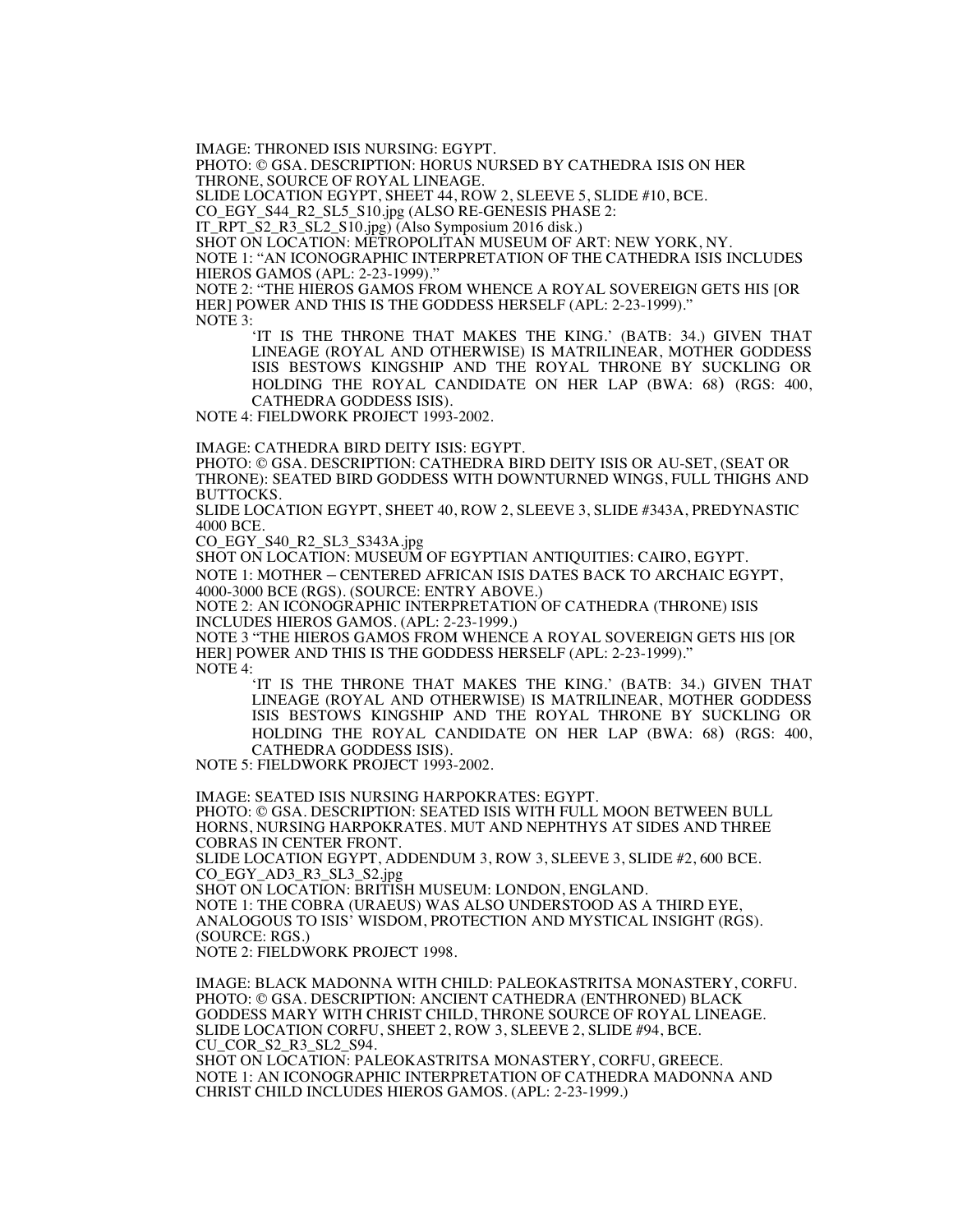NOTE 2: CATHEDRA (ENTHRONED). "THE FEMALE POWER BEHIND THE THRONE – BE IT THAT OF A QUEEN, PRINCESS, OR GODDESS (CK: F1; RGS)." NOTE 3: "THE HIEROS GAMOS FROM WHENCE A ROYAL SOVEREIGN GETS HIS [OR HER] POWER AND THIS IS THE GODDESS HERSELF (APL: 2-23-1999)." NOTE 4: FIELDWORK PROJECT 1993. PHOTO NOTE: ENHANCE UNDER EXPOSURE, CHRISI KARVONIDES' TEAM.

IMAGE: CATHEDRA ASTARTE'S THRONE: PHOENICIAN. PHOTO: © GSA. DESCRIPTION: CATHEDRA ASTARTE'S THRONE, PHOENICIAN (PRE-CARTHAGE).

SLIDE LOCATION NEAR EAST, SHEET 11, ROW 3, SLEEVE 1, SLIDE #11, BCE. CU\_NEA\_S11\_R3\_SL1\_S11.jpg

SHOT ON LOCATION: MUSÉE DU LOUVRE: PARIS, FRANCE.

NOTE 1: AN INTERPRETATION OF ASTARTE'S THRONE INCLUDES HIEROS GAMOS. (APL: 2-23-1999.)

NOTE 2: "THE HIEROS GAMOS FROM WHENCE A ROYAL SOVEREIGN GETS HIS [OR HER] POWER AND THIS IS THE GODDESS HERSELF (APL: 2-23-1999)." NOTE 3: FIELDWORK PROJECT 1980-1989.

PHOTO NOTE:REDUCE GREEN STREEK, CHRISI KARVONIDES' TEAM.

IMAGE: CATHEDRA THRONE DEITY: UR, OLD BABYLONIA. PHOTO: © GSA. DESCRIPTION: TERRACOTTA CATHEDRA OLD BABYLONIA.. SLIDE LOCATION NEAR EAST, SHEET 11, ROW 3, SLEEVE 4, SLIDE #13, 2000-1050

CU\_NEA\_S11\_R3\_SL $-$ S13.jpg VS. > CU\_NEA\_S11\_R3\_SL3\_S13.jpg SHOT ON LOCATION: BRITISH MUSEUM: LONDON, ENGLAND. NOTE 1: AN ICONOGRAPHIC INTERPRETATION OF CATHEDRA (THRONE) INCLUDES HIEROS GAMOS. (APL: 2-23-1999.)

NOTE 2: "THE HIEROS GAMOS FROM WHENCE A ROYAL SOVEREIGN GETS HIS [OR HER] POWER AND THIS IS THE GODDESS HERSELF (APL: 2-23-1999)." NOTE 3: FIELDWORK PROJECT 1998-2002.

PHOTO: NOTE CORRECT SLIDE KEY, CHRISI KARVONIDES' TEAM.

IMAGE: CATHEDRA ASHDODA: ASHDOD, PALESTINE.

PHOTO: © GSA. DESCRIPTION: LONG-NECKED CATHEDRA ASHDODA FIGURE WITH HORIZONTAL BANDS, ARMLESS TORSO, MODELED BREASTS, FLAT HEADDRESS, TRIANGLES, AND A CHAIR BASE SIMILAR TO AN OFFERING TABLE. (PS: 153, 155.) SLIDE LOCATION RE-GENESIS PHASE 2, SHEET 4, ROW 1, SLEEVE 2, SLIDE #8, 1200 BCE.

IT\_RPT\_S4\_R1\_SL2\_S8.jpg

SHOT ON LOCATION: FRAUEN WOMEN'S MUSEUM: WIESBADEN, GERMANY. NOTE 1: ASHDODA IS A CATHEDRA DEITY.

'CATHEDRA IS DEFINED AS THE OFFICIAL CHAIR OR THRONE OF ONE IN A POSITION OF PROMINENCE' AND [THEREFORE] REFERENCED AS A CATHEDRA GODDESS (RG: 29) (RG: 7100-6300, CATHEDRA GODDESS OF THE BEASTS, ÇATAL HÜYÜK).

NOTE 2: AN ICONOGRAPHIC INTERPRETATION OF GODDESS ASHDODA INCLUDES HIEROS GAMOS. (APL: 2-23-1999.) (TO SCALE PROTOTYPE: ORIGINAL IN ISRAEL MUSEUM, JERUSALEM, ISRAEL.)

NOTE 3: "THE HIEROS GAMOS FROM WHENCE A ROYAL SOVEREIGN GETS HIS [OR HER] POWER AND THIS IS THE GODDESS HERSELF (APL: 2-23-1999)." NOTE 4: "STYLISTICALLY THIS FIGURE RETAINS MYCENAEAN TRADITIONS (ALB:

324, FIG. 8.15)."

NOTE 5: FIELDWORK PROJECT.

IMAGE: CATHEDRA GODDESS AND CHILD: THEBES, GREECE. PHOTO: © GSA. DESCRIPTION: SEATED MOTHER GODDESS ON A THRONE-LIKE CHAIR OR BIRTHING SEAT HOLDING AN A NEWBORN INFANT. DEITY WEARS A HIGH POLOS-TYPE CROWN AND STYLIZED DRAPED GARMENT THAT IS PART OF THE THRONE DESIGN, CONSTRUCTED IN BOEOTIA. SLIDE LOCATION RE-GENESIS PHASE 1, SHEET 4, ROW 1, SLEEVE 3, SLIDE #10, 450- 440 BCE.

IT\_RPO\_S4\_R1\_SL3\_S10.jpg